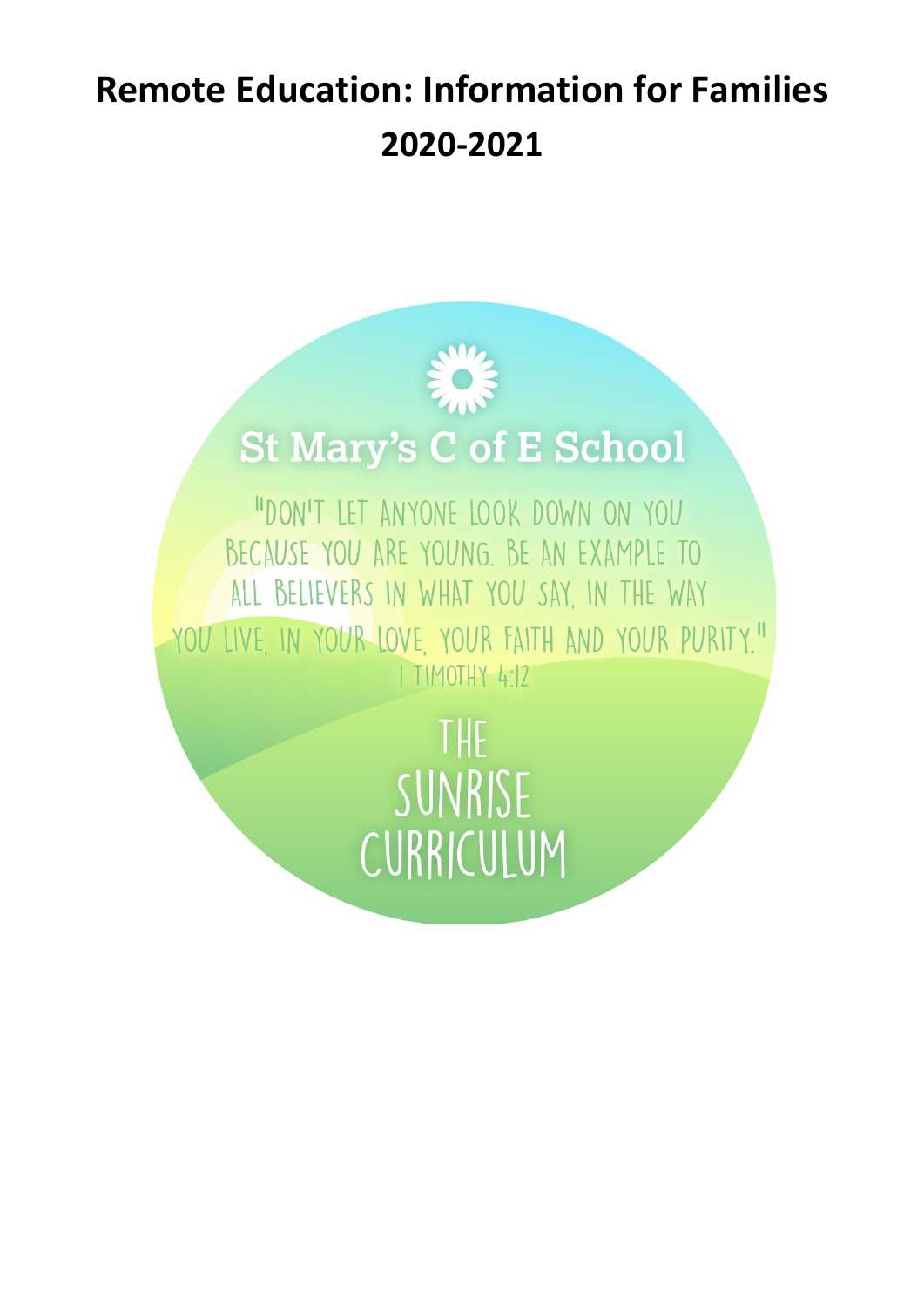# **Remote education provision: information for parents**

The information provided in this pack covers what pupils, parents and carers should expect in the event of 'bubble' closures, local/national school closures and in the event of individuals selfisolating during the Covid-19 pandemic.

### **The remote curriculum: what is taught to pupils at home**

St Mary's began publishing remote learning plans for children and parents via the school website in September 2020. These plans are published weekly and are available immediately for families who may need to access remote learning from home. The remote learning plans can be found on class pages, [here.](https://stmarys-truro.eschools.co.uk/web/class_pages/324664)

Remote learning plans are, where possible, closely matched to the learning taking place in school. Further information about our remote curriculum can be found later in this document.

#### **Will my child be taught broadly the same curriculum as they would if they were in school?**

St Mary's remote curriculum is broadly in line with the curriculum delivered in school. Wherever possible and appropriate, subject coverage and progression are maintained remotely. However, it is likely that adaptations may be needed in some subjects. For example, where children cannot carry out science investigations at home (due to a lack of scientific equipment) alternatives will be planned or pre-recorded demonstrations may be provided. Physical education is also a difficult subject to deliver remotely. Taking account of any restrictions in force as well as pupils' age and living circumstances, pupils will be encouraged to take regular physical exercise to maintain fitness through online videos or indoor challenges.

In the event that the school is asked to close to most pupils (due to a national lockdown, for example), children who are learning remotely will access work which is matched to the learning of keyworker and vulnerable pupils who remain in school.

### **Remote teaching and study time each day**

#### **How long can I expect work set by the school to take my child each day?**

The Department for Education has recommended that children of primary school age access 3 hours of remote learning each day. However, it should be noted that this does not mean that children are required to spend those 3 hours working from a screen. At St Mary's, in addition to the set work for the core subjects, children may spend their time completing a range of the following activities:

- Forest School/Outdoor Learning activities, planned by our Forest School Teacher
- Exploratory Play (setting up reading dens, completing lego STEM challenges)
- Fitness (walking, dance)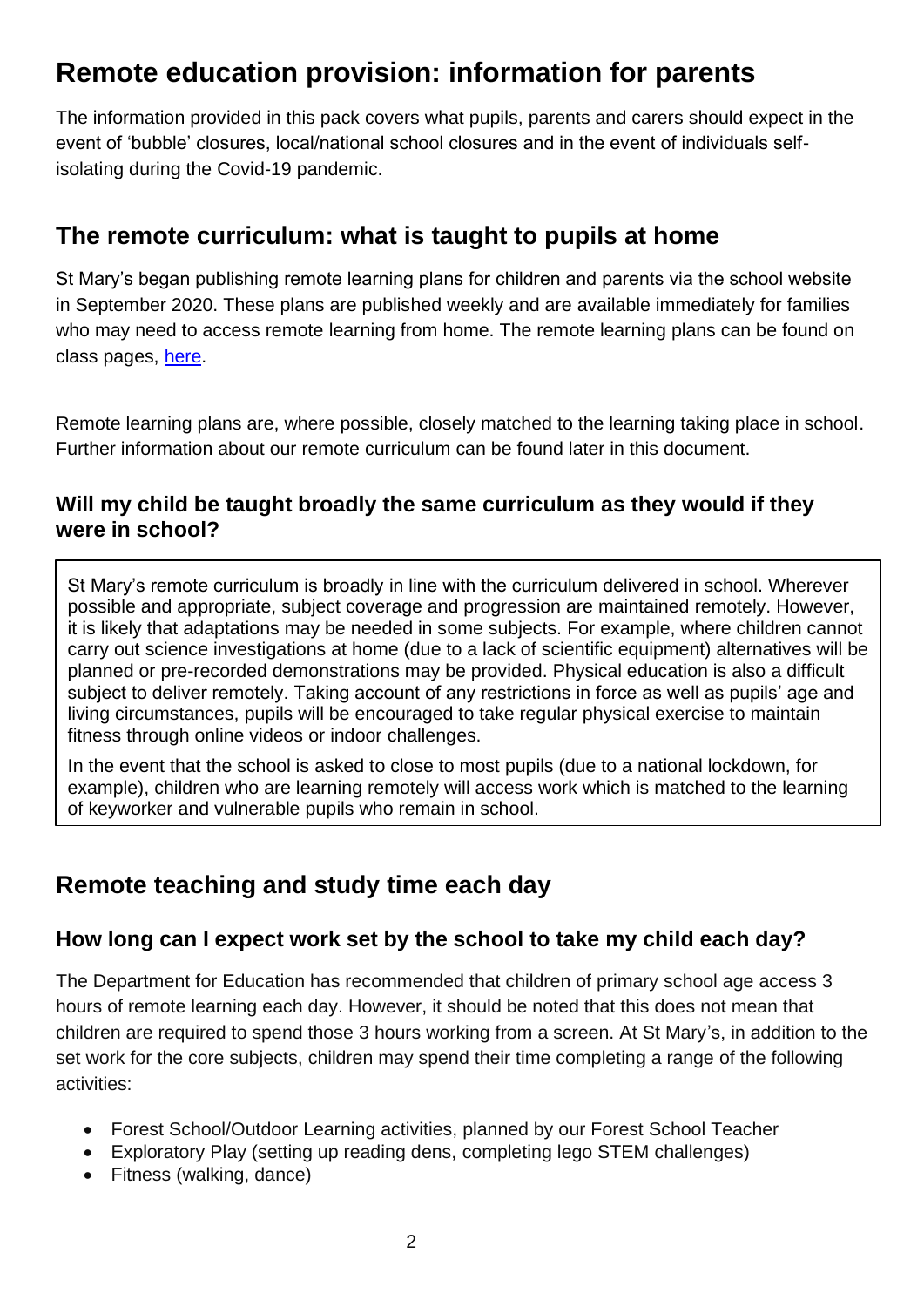## **Accessing remote education**

#### **How will my child access any online remote education you are providing?**

Our remote education is published weekly via our website [here.](https://stmarys-truro.eschools.co.uk/web/class_pages/324664)

The materials can be accessed using a computer, laptop, tablet or mobile phone. In the event that your child does not have access to a device, please contact school.

To supplement our remote curriculum, teachers use the [Seesaw](https://web.seesaw.me/parents) app to communicate with children and families. Seesaw also enables teachers to provide individual feedback to children.

Other apps that are commonly used include:



#### **If my child does not have digital or online access at home, how will you support them to access remote education?**

We recognise that some pupils may not have suitable online access at home. We take the following approaches to support those pupils to access remote education:

If families do not have access to an internet connected device, they should contact school for support. School can be contacted via telephone (01872 276689).

St Mary's can request government funded laptops and tablets for vulnerable children. If you think that you might be eligible, please contact the school office.

With effect from January 2021, some mobile phone companies are offering additional data for families. To see if your network are providing this service and to check eligibility criteria [click](https://get-help-with-tech.education.gov.uk/about-increasing-mobile-data)  [here.](https://get-help-with-tech.education.gov.uk/about-increasing-mobile-data) School can request the additional data for you, if you meet the criteria. For more information, please contact the school office.

For families who require printed materials, these can be provided by school on request. Please contact the school office for more information or message your child's teacher on Seesaw.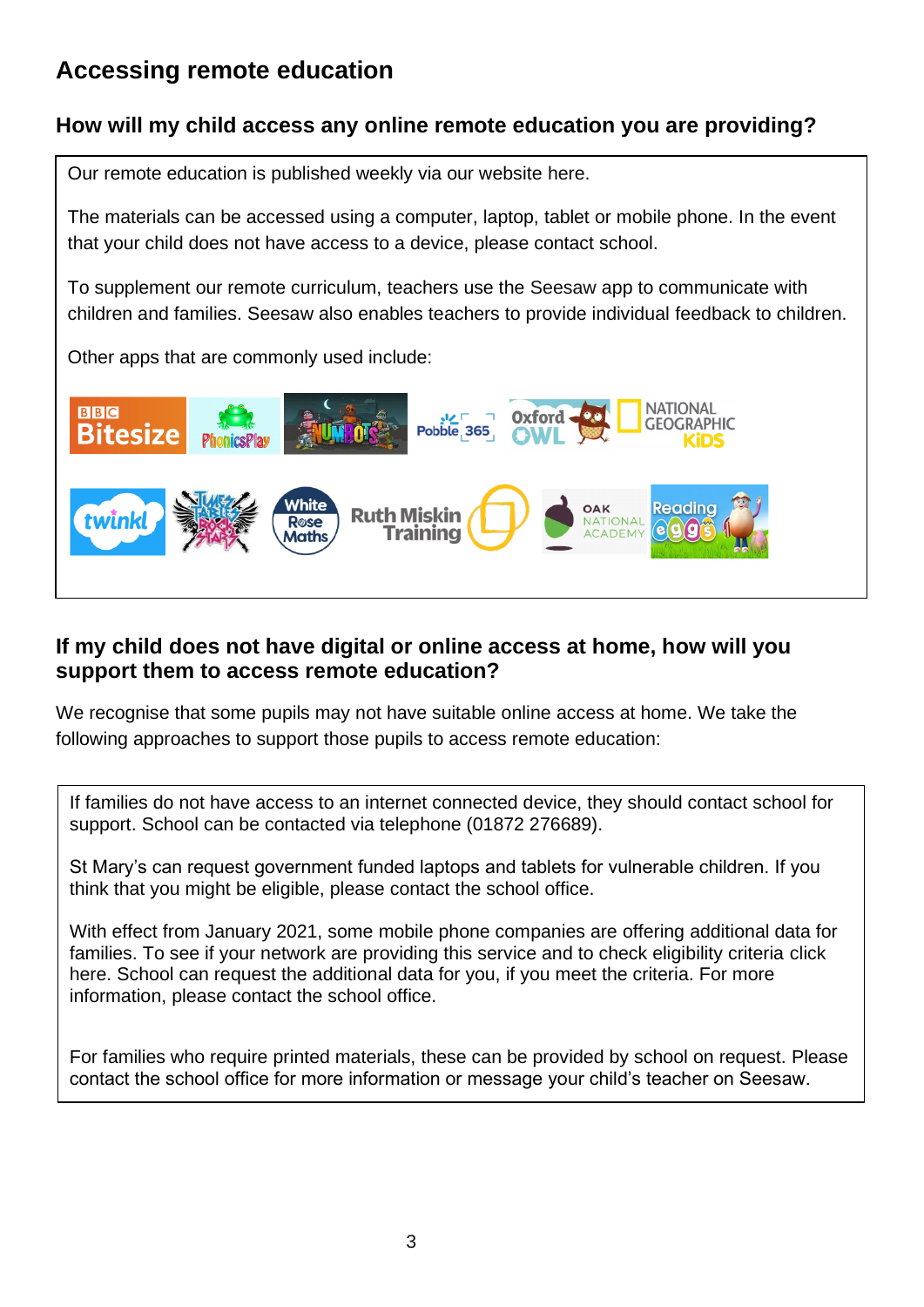#### **How will my child be taught remotely?**

We use a combination of the following approaches to teach pupils remotely:

Staff are learning as quickly as possible to provide a range of high quality learning experiences for children who may need to work at home. These approaches may include:

- Recorded teaching Teachers will provide pre-recorded videos to support activites, to read stories or to set challenges. Pre-recorded videos will also be shared from national sources such as White Rose Maths, Oak National Academy, BBC Bitesize or YouTube.
- Live Interaction Teachers will provide opportunities for small group interaction using live meeting tools in Microsoft Teams. These sessions will be to enable some face-toface interaction with teachers and peers. The sessions may include storytelling, games, quizzes, show and tell and question time.
- Worksheet Packs For example, PDF copies of worksheets and activity pages.
- Reading Books These can be accessed online via our reading platforms (Reading Eggs, Fiction Express, Oxford Owl) or suitable hard copy alternatives can be collected from the school office.
- Commercial Learning Tools Apps and websites such as the ones identified in the section above. Some of these will be used on a daily basis as they provide age appropriate sequences and support children's progress.
- Project Work children may be set research tasks or be asked to present their learning in the form of pictures, posters, stories or videos.

## **Engagement and feedback**

#### **What are your expectations for my child's engagement and the support that we as parents and carers should provide at home?**

It is expected that all children at home engage in remote education.

We understand the challenges that face families during school closures and will offer as much support as possible in the event that his happens.

Where possible, teachers will plan activities that can be completed by children independently, to relieve pressures on parents who may be working from home.

Parents and carers who are concerned about supporting children with learning at home should contact their child's teacher.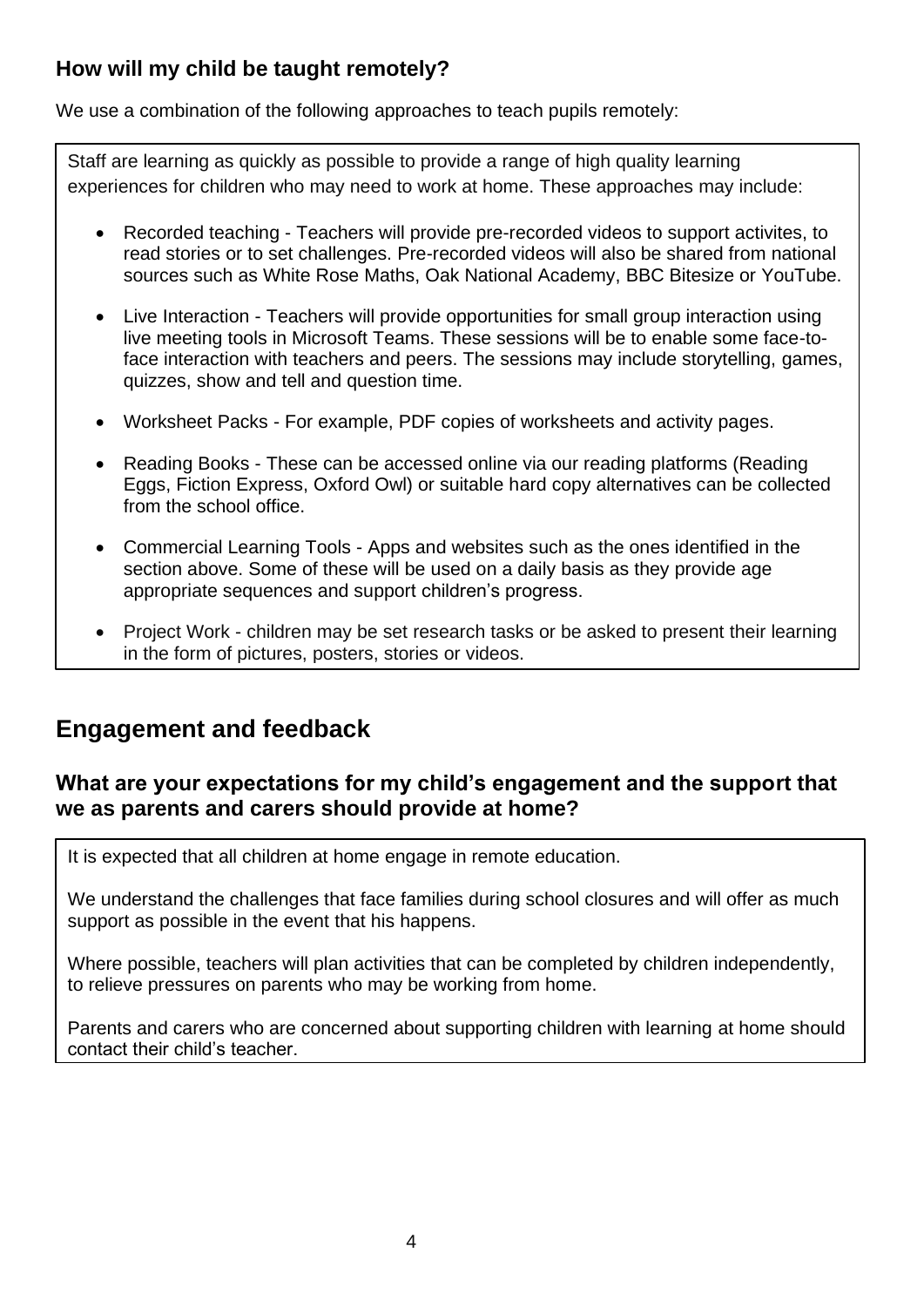#### **How will you check whether my child is engaging with their work and how will I be informed if there are concerns?**

Teachers will monitor children's engagement in the following ways:

- Monitoring whether work/photos/videos/questions are submitted to Seesaw
- Monitoring whether children are logging in to apps and websites
- Monitoring attendance at any live meetings

In the event that a teacher is concerned about children's engagement with home learning, contact will be made with the family to see what additional support can be offered.

#### **How will you assess my child's work and progress?**

Feedback can take many forms and may not always mean extensive written comments for individual children. For example, whole-class feedback or quizzes marked automatically via digital platforms are also valid and effective methods, amongst many others. Our approach to feeding back on pupil work is as follows:

At St Mary's we provide feedback to children in a variety of ways and variety in assessment and feedback will remain throughout any periods of home learning.

Feedback may be seen in the following ways:

- Individual feedback via Seesaw.
	- This may include personal voice notes; personal video messages; written comments; personal messages to parents.
- Group/Whole class feedback.
	- This may be pre-recorded feedback regarding a group task. This type of feedback may include the methods listed above, or may also include pre-recorded messages. Group feedback may also be given within live Microsoft Teams Meetings.
- Immediate Feedback from Quizzes
	- Children may receive immediate responses from Quiz apps such as Kahoot! or Reading Eggs and Times Table Rockstars. These enable children to see how they are progressing in real time.